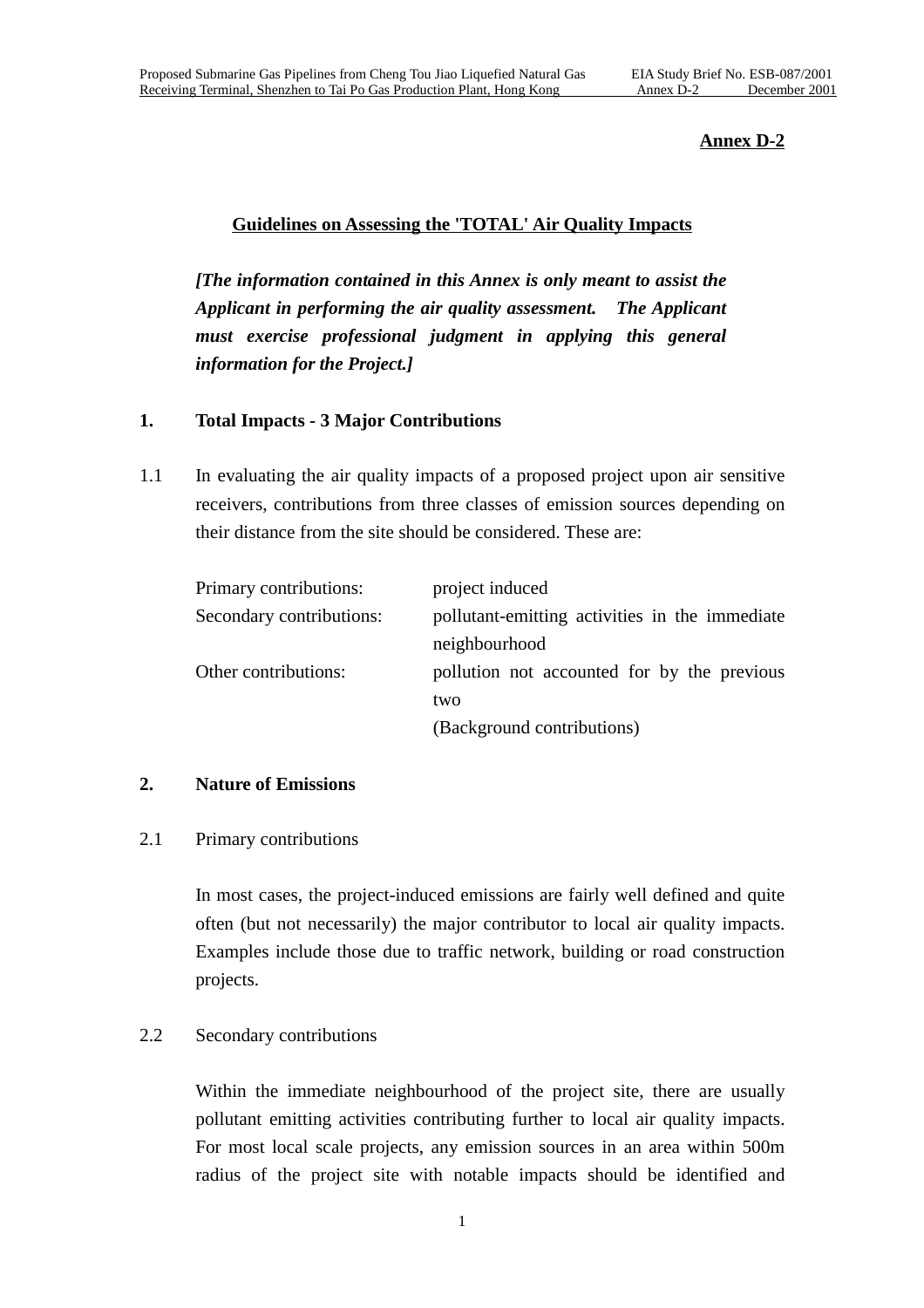included in an air quality assessment to cover the short-range contributions. In the exceptional cases where there is one or more significant sources nearby, the study area may have to be extended or alternative estimation approach employed to ensure these impacts are reasonably accounted for.

## 2.3 Background contributions

The above two types of emission contributions should account for, to a great extent, the air quality impacts upon local air sensitive receivers, which are often amenable to estimation by the 'Gaussian Dispersion' type of models. However, a background air quality level should be prescribed to indicate the baseline air quality in the region of the project site, which would account for any pollution not covered by the two preceding contributions. The emission sources contributing to the background air quality would be located further afield and not easy to identify. In addition, the transport mechanism by which pollutants are carried over long distances (ranging from 1km up to tens or hundreds of kms) is rather complex and cannot be adequately estimated by the 'Gaussian' type of models.

# **3. Background Air Quality - Estimation Approach**

#### 3.1 The approach

 In view of the difficulties in estimating background air quality using the air quality models currently available, an alternative approach based on monitored data is suggested. The essence of this approach is to adopt the long-term (5 year) averages of the most recent monitored air quality data obtained by EPD. These background data would be reviewed yearly or biennially depending on the availability of the monitored data. The approach is a first attempt to provide a reasonable estimate of the background air quality level for use in conjunction with EIA air quality assessment to address the cumulative impacts upon a locality. This approach may be replaced or supplemented by superior modelling efforts such as that entailed in PATH (Pollutants in the Atmosphere and their Transport over Hong Kong), a comprehensive territory-wide air quality modelling system currently being developed for Hong Kong. Notwithstanding this, the present approach is based on measured data and their long term regional averages; the background values so derived should therefore be indicative of the present background air quality. In the absence of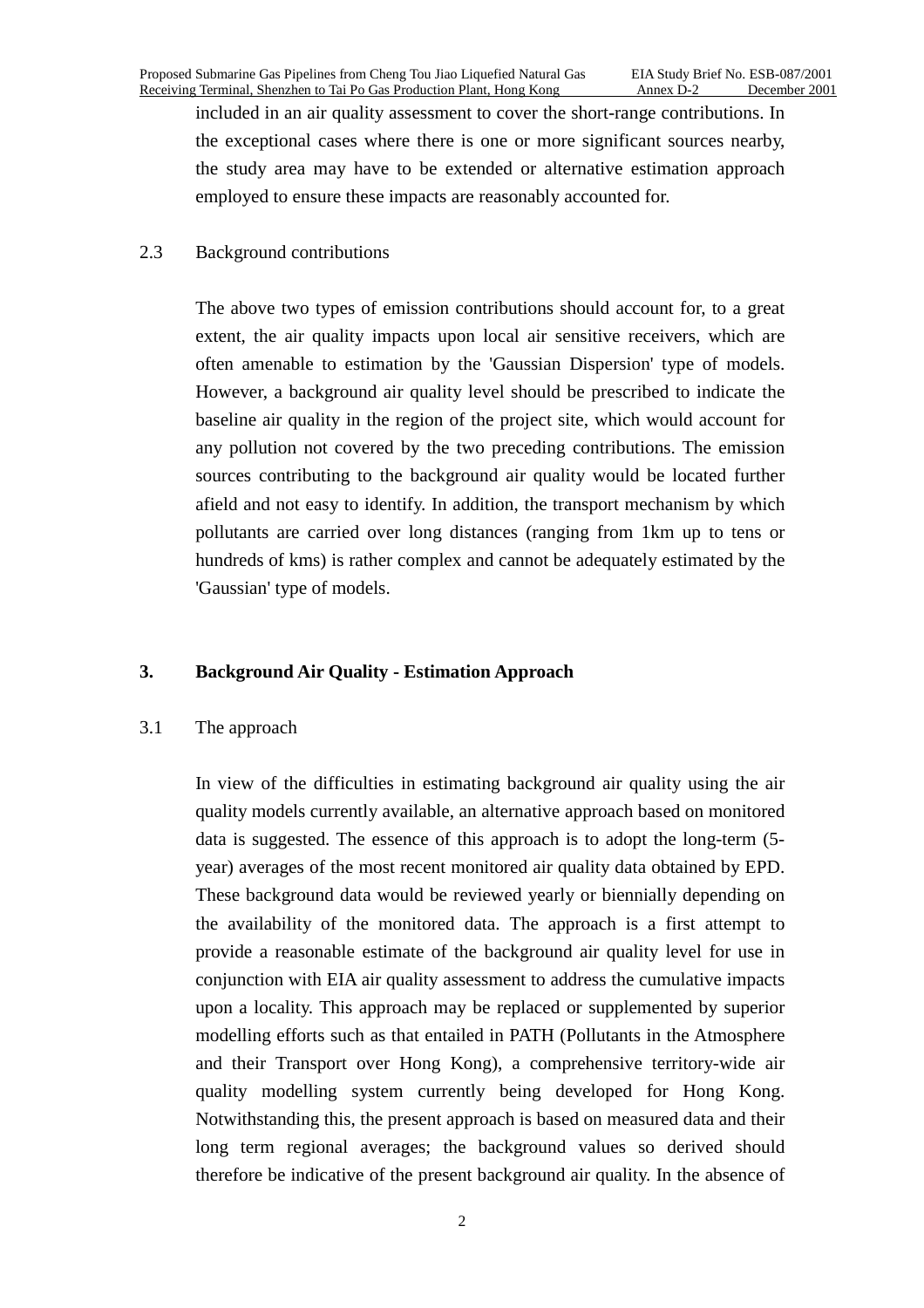any other meaningful way to estimate a background air quality for the future, this present background estimate should also be applied to future projects as a first attempt at a comprehensive estimate until a better approach is formulated.

## 3.2 Categorisation

The monitored air quality data, by 'district-averaging' are further divided into three categories, viz, Urban, Industrial and Rural/New Development. The background pollutant concentrations to be adopted for a project site would depend on the geographical constituency to which the site belongs. The categorisation of these constituencies is given in Section 3.4. The monitoring stations suggested for the 'district-averaging'(arithmetic means) to derive averages for the three background air quality categories are listed as follows:

| Urban:      | Kwun Tong, Sham Shui Po, Tsim Sha Tsui and                            |  |
|-------------|-----------------------------------------------------------------------|--|
|             | Central/Western                                                       |  |
| Industrial: | Kwun Tong, Tsuen Wan and Kwai Chung                                   |  |
|             | Rural/New Development: Sha Tin, Tai Po, Junk Bay, Hong Kong South and |  |
|             | Yuen Long                                                             |  |

The averaging would make use of data from the above stations wherever available. The majority of the monitoring stations are located some 20m above ground.

# 3.3 Background pollutant values

Based on the above approach, background values for the 3 categories have been obtained for a few major air pollutants as follows:

| <b>POLLUTANT</b> | <b>URBAN</b> | <b>INDUSTRIAL</b> | <b>RURAL/NEW</b><br><b>DEVELOPMENT</b> |
|------------------|--------------|-------------------|----------------------------------------|
|                  | 59           |                   |                                        |
|                  |              |                   |                                        |
|                  |              |                   |                                        |
| TCP              |              |                   |                                        |
|                  |              |                   |                                        |

All units are in micrograms per cubic metre. The above values are derived from 1992 to 1996 annual averages with the exception of ozone which represent annual average of daily hourly maximum values for year 1996.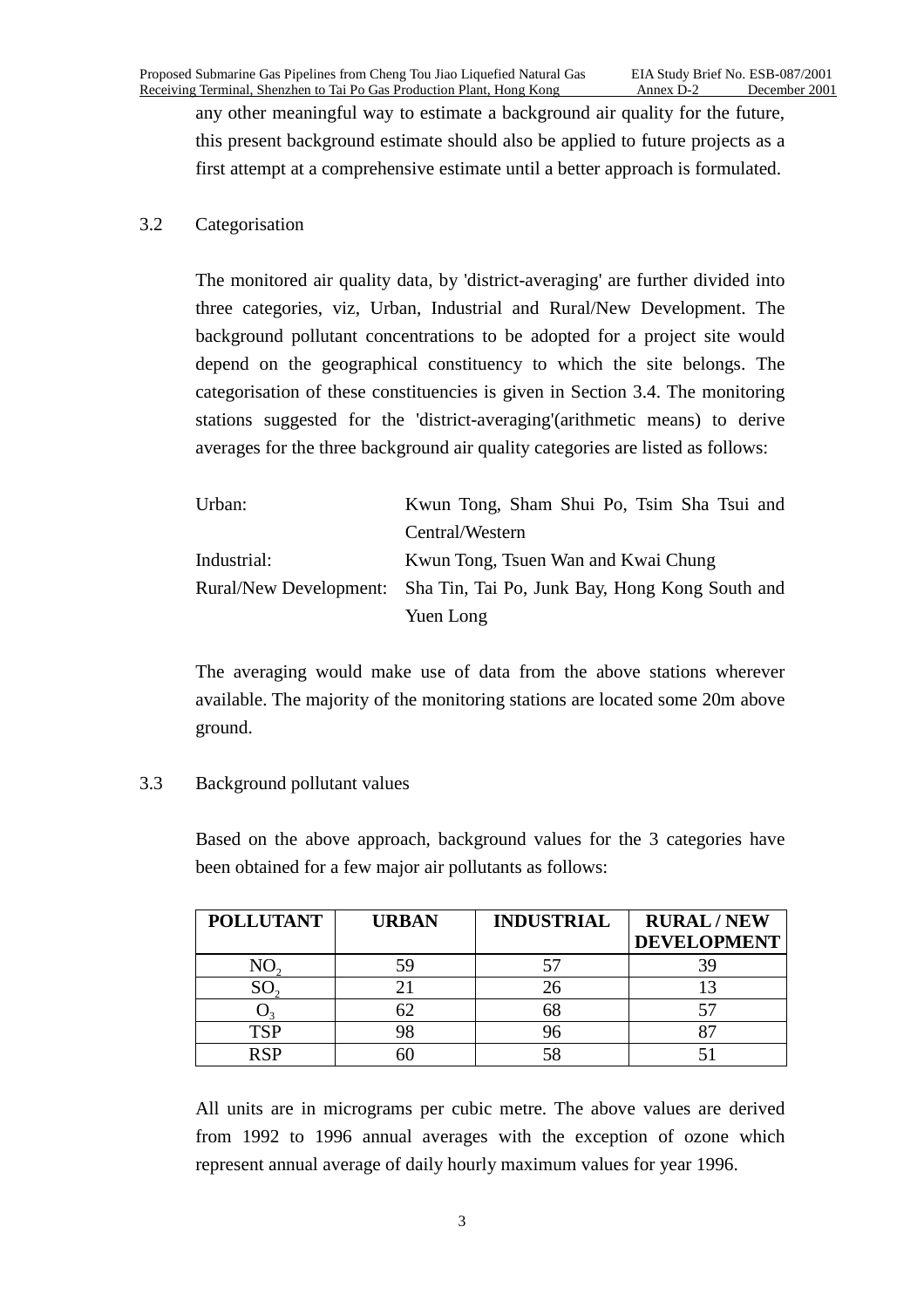In cases where suitable air quality monitoring data representative of the study site such as those obtained from a nearby monitoring station or on-site sampling are not available for the prescription of background air pollution levels, the above tabulated values can be adopted instead. Strictly speaking, the suggested values are only appropriate for long term assessment. However, as an interim measure and until a better approach is formulated, the same values can also be used for short term assessment. This implies that the short term background values will be somewhat under-estimated, which compensates for the fact that some of the monitoring data are inherently influenced by secondary sources because of the monitoring station location.

Indeed, if good quality on-site sampling data which cover at least one year period are available, these can be used to derive both the long term (annual) and short term (daily / hourly) background values, the latter are usually applied on an hour to hour, day to day basis.

## 3.4 Site categories

| <b>DISTRICT</b>   | <b>AIR QUALITY</b>      |
|-------------------|-------------------------|
|                   | <b>CATEGORY</b>         |
| <b>Islands</b>    | Rural / New Development |
| Southern          | Rural / New Development |
| Eastern           | Urban                   |
| Wan Chai          | Urban                   |
| Central & Western | Urban                   |
| Sai Kung          | Rural / New Development |
| <b>Kwun Tong</b>  | Industrial              |
| Wong Tai Sin      | Urban                   |
| Kowloon City      | Urban                   |
| Yau Tsim          | Urban                   |
| Mong Kok          | Urban                   |
| Sham Shui Po      | Urban                   |
| Kwai Tsing        | Industrial              |
| Sha Tin           | Rural / New Development |
| <b>Tsuen Wan</b>  | Industrial              |
| Tuen Mun          | Rural / New Development |
| Tai Po            | Rural / New Development |
| Yuen Long         | Rural / New Development |
| Northern          | Rural / New Development |

The categories to which the 19 geographical constituencies belong are listed as follows: